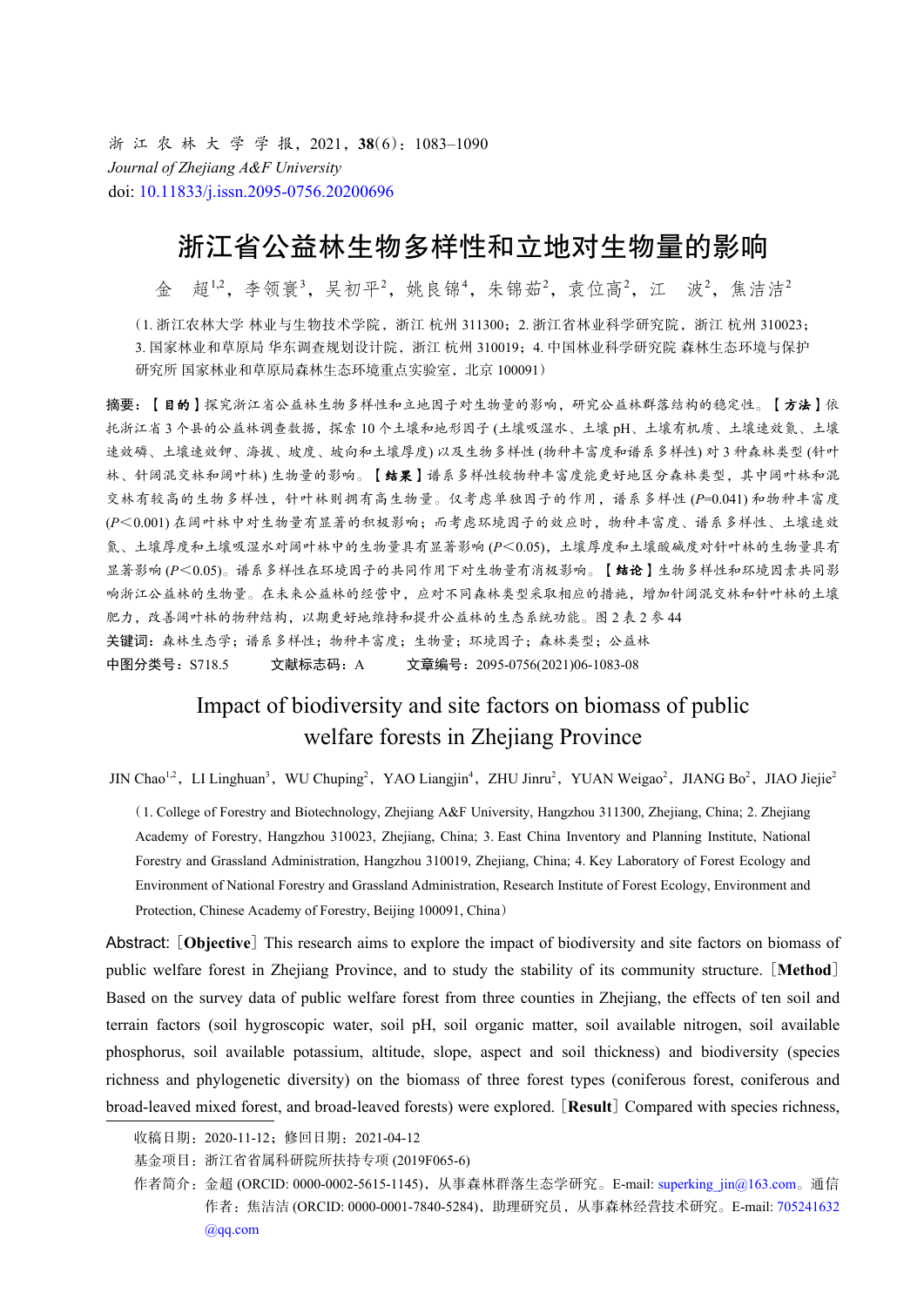phylogenetic diversity was better to distinguish forest types, in which broad-leaved forest and mixed forest had higher biodiversity, and coniferous forest had higher biomass. When only considering the effects of individual factors, phylogenetic diversity  $(P=0.041)$  and species richness  $(P<0.001)$  were significantly and positively correlated with biomass in broad-leaved forests. When considering the effects of environmental factors, species richness, phylogenetic diversity, soil available nitrogen, soil thickness and soil hygroscopic water had significant effects (*P*<0.05) on biomass of broad-leaved forests, while soil thickness and soil pH had significant effects  $(P<0.05)$  on biomass of coniferous forests. Phylogenetic diversity was negatively correlated with biomass due to the joint effect of environmental factors. [**Conclusion**] Environmental factors and biodiversity jointly affect the biomass of public welfare forest in Zhejiang Province. In the future management of public welfare forest, measures should be taken to increase soil fertility of coniferous and broad-leaved mixed forest, and improve the species structure of broad-leaved forest, so as to better maintain and enhance the ecosystem function of public welfare forest. [Ch, 2 fig. 2 tab. 44 ref.]

Key words: forest ecology; phylogenetic diversity; species richness; biomass; environment factors; forest type; public welfare forest

大量栖息地的破坏导致了生态系统的退化,进而造成生物多样性损失和生态系统功能的降低[[1\]](#page-5-0)。中 国许多地区均开展了公益林建设和森林管理项目, 公益林面积达到了 8500 万 hm2(占中国森林面积的 41.6%)<sup>[\[2](#page-5-1)]</sup>,以期降低生物群落受生态系统退化的影响<sup>[\[3](#page-5-2)]</sup>。浙江拥有阔叶林、针阔混交林以及针叶林 3 种主 要森林类型的公益林群落,具体包括天然次生林及部分人工种植林[\[4](#page-5-3)]。次生林和人工种植林缓解了生物 多样性和生态系统功能的衰退<sup>[[5\]](#page-5-4)</sup>,但是了解维持生态系统功能所需要的生物多样性的数量和类型仍然是 公益林建设和管理的关键问题[[6](#page-5-5)[−9\]](#page-5-6)。近来有研究指出,相对于传统的生物多样性,基于进化信息和功能 属性的谱系多样性能更好地推测生态系统过程及预测生态系统功能[\[10](#page-6-0)]。比如,谱系多样性能很好地解释 热带森林早期演替阶段的生物量[\[11](#page-6-1)]。类似地, CADOTTE 等[\[12](#page-6-2)] 发现: 群落中若是聚集亲缘关系较远的物 种可通过生态位互补产生更多的生物量。因此,探索谱系多样性和生态系统服务 (如生物量积累) 之间的 关系,对于缓解气候变化和理解生态系统的功能具有重要意义[[13−](#page-6-3)[15](#page-6-4)]。大多数关于公益林的研究集中于传 统的植物多样性<sup>[[16\]](#page-6-5)</sup>,极少有研究定量地测量公益林不同森林类型的生物多样性,尤其是谱系多样性和生 物量之间的关系。本研究主要将进化历史 (谱系多样性)、生态系统和功能与不同森林类型的公益林联系 起来,首次探索公益林建设过程中谱系多样性和物种丰富度与树木地上生物量之间的关系。除了群落内 的物种谱系和物种多样性,森林群落生态系统功能也被环境条件影响[[17−](#page-6-6)[18](#page-6-7)],其中,非生物因素 (如土壤 肥力、海拔等) 是局部区[域内](#page-6-10)物种多样性和生物量的关键驱动因子[\[19](#page-6-8)−[21\]](#page-6-9)。在群落演替早期,充足的土壤 肥力可以促进生态位分化[[22\]](#page-6-10),进而增加物种多样性和[加](#page-6-1)快种群更新。具体来说,速生、资源获取型和喜 阳树种逐渐被生长缓慢、资源保守型和耐荫树种取[代](#page-6-11)[[11](#page-6-1)]。此外,不同的森林群落类型拥有不同的群落结 构和物种组成,因此土壤的化学组成也会发生变化[[23](#page-6-11)]。有研究发[现](#page-6-12):当杉木 *Cunninghamia lanceolata* 人 工林转化成另一种阔叶树种人工林后,土壤养分状况得到了改善[[24\]](#page-6-12)。然而,环境因子和生物多样性是如 何影响不同森林类型的生态系统功能仍需要深入研究。森林[群](#page-6-13)落的恢复需要数十年的时间,尤其是在林 分破坏严重的群落中,因此预测生产力格局更显得至关重要[[25\]](#page-6-13)。本研究选取浙江省部分公益林中主要的 3 种森林类型为研究对象,测定群落内的环境因子以及谱系多样性和物种丰富度,以期更好地理解生物 多样性和环境因子对公益林不同林型生态系统生物量的影响,主要探讨:①公益林不同森林类型中物种 丰富度和谱系多样性如何影响生物量?②在环境因子 (海拔、坡度、坡向、土壤厚度、土壤吸湿水、土 壤 pH、土壤有机质、土壤速效氮、土壤速效磷和土壤速效钾) 作用下,物种丰富度和谱系多样性对生物 量的影响如何?通过研究上述问题,为浙江省不同森林类型公益林森林生态系统管理以及生态系统功能 研究提供理论支撑。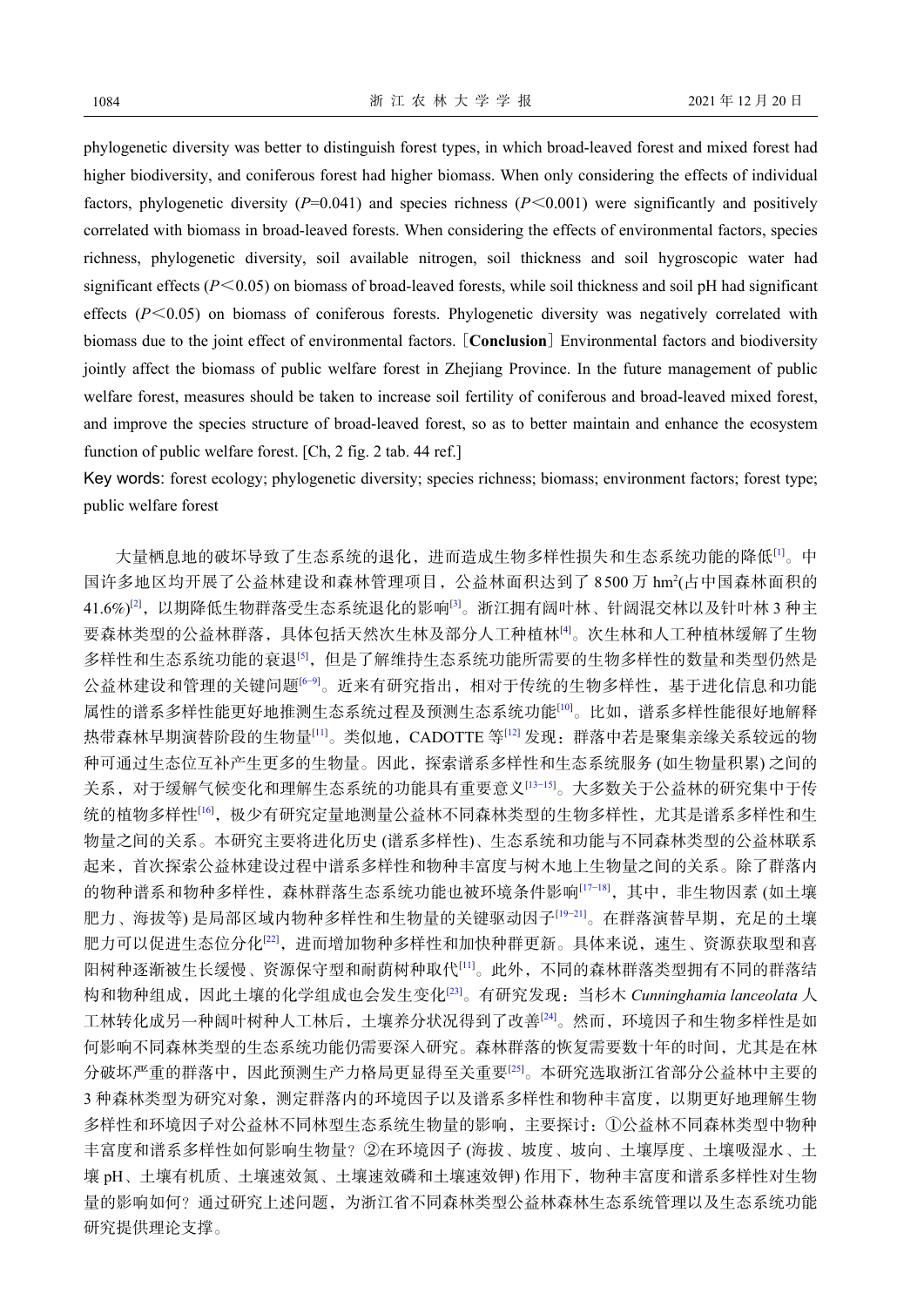### 1 研究方法

#### **1.1** 研究区域

研究区域为浙江省淳安县 (29°11′~30°02′N, 118°20′~119°20′E)、建德市 (29°12′~29°46′N, 118°53′~ 119°45′E) 和磐安县 (28°49′~29°19′N, 120°17′~120°47′E)。淳安县最高海拔为 1523 m,建德市大部分地 区海拔为 1 000 m 以下,磐安县的最高海拔为 1314 m。淳安县、磐安县和建德市拥有相似的气候 (亚热 带季风气候),平均年降水量分别为 1430.0、1 600.0 和 1 468.8 mm。淳安县年平均气温为 17.0 ℃, 1 月平均气温为 5.0 ℃,7 月平均气温为 28.9 ℃,年均日照时数为 1 951.0 h。磐安县年平均气温为 15.7 ℃, 1 月气温为 2.0~4.3 ℃, 7 月气温为 25.6~28.8 ℃, 无霜期为 200.0~243.0 d, 该地气候性灾害多发, 对植 被干扰较大。建德市年平均气温为 17.4 ℃,年均日照时数 1760.0 h。浙江省物种类型丰富,主要优势种 有木荷 *Schima superba*、青冈 *Cyclobalanopsis glauca*、润楠 *Machilus nanmu* 和杉木[[3](#page-5-2)[−4](#page-5-3), [16\]](#page-6-5),并存在多种森 林类型,主要包括常绿及落叶阔叶林、常绿落叶阔叶混交林、针阔混交林和针叶林等[[26](#page-6-14)]。

#### **1.2** 样地设置和林型划分

本研究依托 2015−2018 年浙江省公益林数据,根据样方调查记载,主要选择能涵盖不同环境条件和 生物多样性水平的森林样方作为研究对象。选取 197 个 20 m×20 m 的固定监测样方,其中淳安县 28 个、建德市 117 个、磐安县 53 个。样地海拔均在 1 000 m 以下。淳安县的样方全坡均有分布,建德 市和磐安县的样地分布坡度为 0°~50°。利用样方群落恢复历史来代替林龄,具体根据样方所在林区斑块 内的砍伐记录确定,且各个林龄段均有分布。调查并鉴定了所有胸径 (DBH)≥5 cm 的存活木本植物,并 记录胸径、树高和坐标。每个样方所代表的群落类型利用重要值公式将其划分为 3 种类型<sup>[[3\]](#page-5-2)</sup>:针叶林、 针阔混交林和阔叶林。针叶树种的重要值>66.7%,则定义为针叶林 (n=49);若重要值介于 33.3% 和 66.7% 之间则为混交林 (*n*=69);若重要值<33.3%(则阔叶树种的重要值>66.7%),则样方被定义为阔叶 林 (n=79, 表 [1](#page-2-0))。本研究不包括纯林种植地。

<span id="page-2-0"></span>表 **1**  公益林 **3** 种森林类型样方概况

| Table 1 | Summary of three forest types of welfare forests |  |
|---------|--------------------------------------------------|--|
|         |                                                  |  |

| 森林类型  | 样方数/个 | 优势树种                                                               | 物种数/种 | 林龄范围/a   |
|-------|-------|--------------------------------------------------------------------|-------|----------|
| 针叶林   | 49    | 杉木、马尾松Pinus massoniana                                             | -61   | $0 - 50$ |
| 针阔混交林 | 69    | 杉木、马尾松、木荷和青冈                                                       | 96    | $0 - 52$ |
| 阔叶林   | 79    | 石栎Lithocarpus glaber、青冈、白栎Quercus fabri和苦槠Castanopsis sclerophylla | 89    | $0 - 60$ |

#### **1.3** 土壤数据

环境因素包括样方的 4 个地形因子,即海拔、坡度、坡向和土壤厚度,以及 6 个土壤因子,即土壤 吸湿水、土壤 pH、土壤有机质、土壤速效氮、土壤速效磷和土壤速效钾。在每个样方上使用三点法在 土壤 0~10 cm 层收集土样, 每个点使用容积为 100 cm3 的土壤环刀采集 3 个样品用于测定土壤物理性 质,且在每个点用直径 3.5 cm 的 10.0 cm 土钻采集 3 份土样,混合均匀后放入密封袋在实验室测定土壤 化学性质。具体是将风干土壤样品置于 105 ℃ 烘箱中恒温 6 h 烘干, 并计算土壤吸湿水;土壤 pH 采用 1.0∶2.5 土水比,利用 pH 计测定;土壤有机质质量分数采用水合热重铬酸钾氧化-比色法测定;土壤速效 氮采用碱解扩散法测定;土壤速效钾采用火焰光度法测定;土壤速效磷采用钼锑抗比色法测定[[27\]](#page-6-15)。

#### **1.4** 谱系树建立

参照 The Plant List [\(http://www.theplantlist.org/\)](http://www.theplantlist.org/) 以及中国植物志网络版 [\(http://www.iplant.cn/frps](http://www.iplant.cn/frps)) 确定 物种名是否符合被子植被分类系统 (Angiosperm Phylogeny Group Ⅲ) [\[28](#page-6-16)]。采用 Phylomatic 在线工具 ([http://phylodiversity.net/phylomatic/\)](http://phylodiversity.net/phylomatic/) 生成的 Newick 格式的谱系进化树, 每个进化树基于 ZANNE 等<sup>[\[29](#page-6-17)]</sup> 为 骨架构建。

#### **1.5** 数据分析

1.5.1 物种[多样](#page-7-0)性特征和谱系多样性 采用物种丰富度 (species richness) 代表样方的物种多样性, 采用 vegan 包计算<sup>[[30](#page-7-0)]</sup>。谱系多样性则使用 Faith 谱系多样性 (Faith's phylogenetic diversity, *D*<sub>P</sub>),其提供沿谱系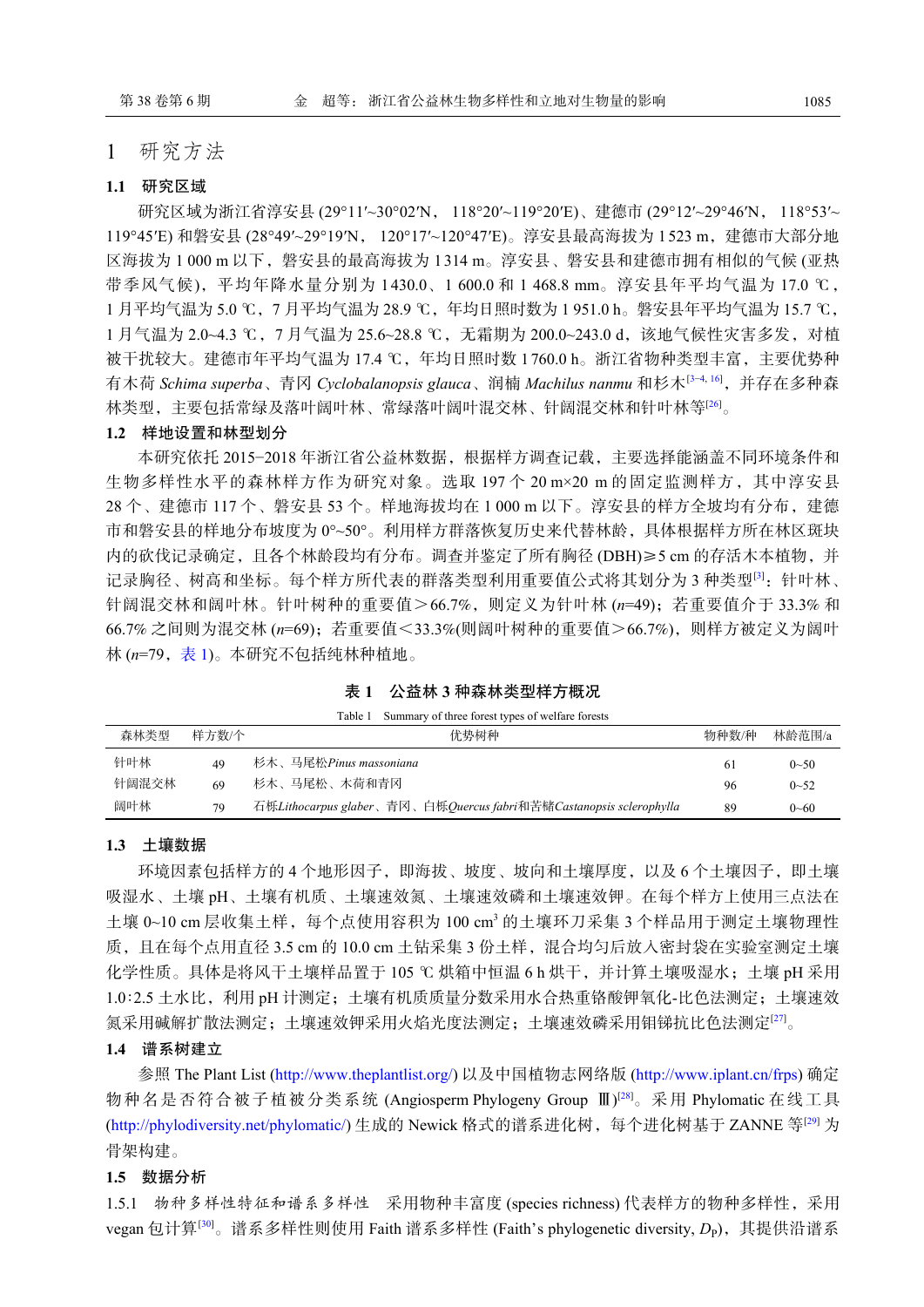*D*<sup>P</sup> = ∑ 树的进化历史量 {*c*∈*C*} *L<sup>c</sup>* [\[31−](#page-7-1)[33](#page-7-2)],使用 picante 包中的 psd 函数计算[[34\]](#page-7-3)。计算公式如下: 。其中:*L<sup>c</sup>* 为 物种谱系树的分支长度,*c* 为连接谱系树节点的一段分支,*C* 为连接谱系树上所有物种最短路径的所有 分支长度总和。

1.5.2 生物量 使用每个样方中所有乔木个体的生物量来评估群落中的生态系统功能,通过袁位高 等[[35\]](#page-7-4) 提出的浙江省公益林生物量模型计算。首先将乔木树种划分为松类、杉类、硬阔 (Ⅰ和Ⅱ)、软阔、 毛竹 *Phyllostachys edulis* 和杂竹共 7 个树种组,其次利用树高、胸径和枝下高代入相应模型计算树木各 组生物量并求和。折断和枯死木不包括在分析中。

1.5.3 统计分析 为探究环境因子和生物多样性对生物量的影响,采用多元线性模型分析影响不同林型 样方内生物量的主要因子。本研究利用 MASS 包中 glm.nb 函数来拟合广义线性模型。由于生物量数据 存在显著过度离散,使用负二项分布族的对数 (log) 联结拟合,并利用 vif 函数对解释变量进行共线性分 析,发现所有解释变量间的方差膨胀因子 (variance inflation factor, VIF) 均小于 5,说明变量间无显著共 线性[\[36](#page-7-5)]。使用 MuMIN 包的 dredge 函数构建所有不同解释变量组合的模型来决定何种解释变量对预测生 物量最重要,随后根据赤池信息准则 (Akaike's information criterion, AIC) 选择最低 AIC 值的模型<sup>[[37\]](#page-7-6)</sup>。最 后,使用同样的模型分别观察每种林型内谱系多样性、物种丰富度和生物量的关系。以上分析均在 R3.6.0 中进行。

2 结果与分析

#### **2.1** 不同森林类型的生物多样性及生物量

197 个公益林不同森林类型样方中总计测量了 13 867 株 121 种植物的谱系多样性和物种丰富度。混 交林具有最高的谱系多样性,随后是阔叶林和针叶林 ([图](#page-3-0) [1A](#page-3-0)); 阔叶林和混交林拥有相近的物种丰富度 且明显高于针叶林 ([图](#page-3-0) [1B\)](#page-3-0);3 种森林类型的生物量无显著差异,其中针叶林的平均生物量最高,其次为 阔叶林和混交林 ([图](#page-3-0) [1C\)](#page-3-0)。谱系多样性比物种丰富度能更好地区分不同的森林类型。

<span id="page-3-0"></span>

#### **2.2** 谱系多样性、物种丰富度、环境梯度和生物量的关系

不考虑环境因子时,谱系多样性 (*R <sup>2</sup>*=0.044,*P*=0.041) 和物种丰富度 (*R <sup>2</sup>*=0.12,*P*<0.001) 仅显著影 响阔叶林的生物量([图](#page-4-0) [2\)](#page-4-0),而在混交林和针叶林中,谱系多样性和物种丰富度对生物量的影响均不显著 (*P*>0.05)。同时考虑环境因子和生物多样性对生物量的影响时,谱系多样性 [*Z*=−2.413(*Z* 值为用于检验 相应估计值为 0 的假设的 Wald 统计量), *P*=0.016]、物种丰富度 (*Z*=4.084, *P*<0.001)、土壤速效氮 (*Z*=2.19, *P*=0.029)、土壤厚度 (*Z*=2.366, *P*=0.018) 和土壤吸湿水 (*Z*=−3.16, *P*=0.002) 在阔叶林中对生物量呈不同程 度的显著影响 ([表](#page-4-1) [2\)](#page-4-1)。土壤厚度对混交林中生物量为不显著影响 (*Z*=1.679, *P*=0.093)。在针叶林中,土壤 厚度 (*Z*=3.325, *P*<0.001) 和土壤酸碱度 (*Z*=−2.481, *P*=0.013) 对生物量呈显著影响。

3 讨论

本研究发现:公益林中的针阔混交林和阔叶林拥有更高的谱系多样性和更多亲缘关系较远的物种。 在物种丰富的阔叶林中,谱系多样性和物种丰富度均能较好地预测生物量,验证了生态位互补假说对植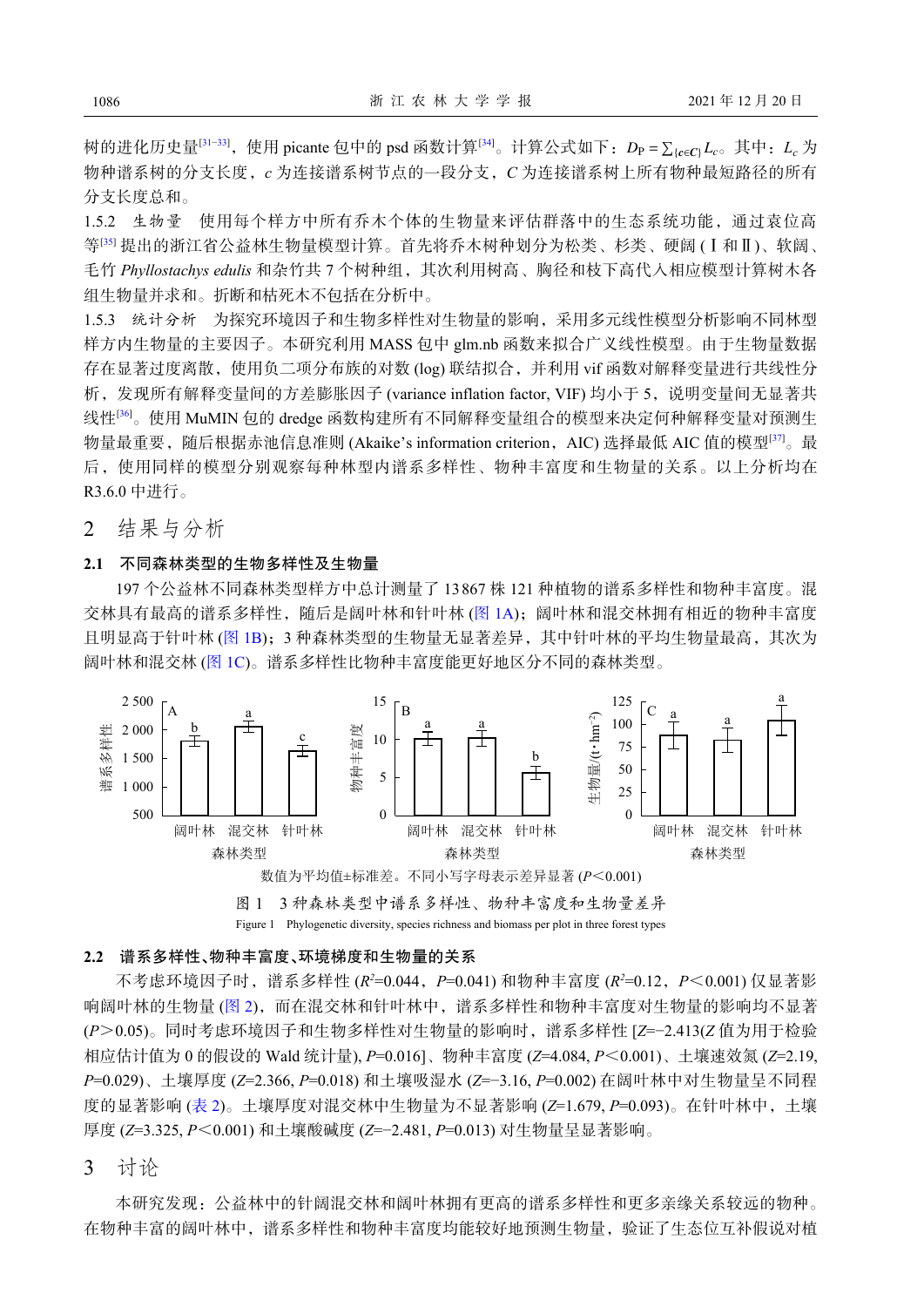<span id="page-4-0"></span>

图 2 公益林 3 种森林类型谱系多样性、物种丰富度与生物量的关系 Figure 2 Relationship between phylogenetic diversity, species richness and above-ground biomass within each forest type

| Table 2 | Relationship between total above-ground biomass (AGB) and biodiversity, environmental factors within each forest type |           |        |          |                  |  |
|---------|-----------------------------------------------------------------------------------------------------------------------|-----------|--------|----------|------------------|--|
| 森林类型    | 解释因子                                                                                                                  | 估计系数      | 标准误    | Z        | 显著度              |  |
| 阔叶林     | 截距                                                                                                                    | 1.8498    | 0.4265 | 4.337    | $\leq 0.001$ *** |  |
|         | 谱系多样性                                                                                                                 | $-0.0010$ | 0.0004 | $-2.413$ | $0.016*$         |  |
|         | 物种丰富度                                                                                                                 | 0.1648    | 0.0403 | 4.084    | $\leq 0.001$ *** |  |
|         | 土壤速效氮                                                                                                                 | 0.0029    | 0.0013 | 2.190    | $0.029*$         |  |
|         | 土壤厚度                                                                                                                  | 0.0108    | 0.0045 | 2.366    | $0.018*$         |  |
|         | 土壤吸湿水                                                                                                                 | 0.4248    | 0.1376 | $-3.160$ | $0.002*$         |  |
| 混交林     | 截距                                                                                                                    | 1.7012    | 0.2539 | 6.700    | $\leq 0.001$ *** |  |
|         | 土壤厚度                                                                                                                  | 0.0085    | 0.0051 | 1.679    | 0.093            |  |
| 针叶林     | 截距                                                                                                                    | 3.9654    | 0.9407 | 4.216    | $\leq 0.001$ *** |  |
|         | 土壤厚度                                                                                                                  | 0.0149    | 0.0045 | 3.325    | $\leq 0.001$ *** |  |
|         | 土壤酸碱度                                                                                                                 | $-0.4581$ | 0.1847 | $-2.481$ | $0.013*$         |  |
|         | 坡度                                                                                                                    | $-0.0112$ | 0.0063 | $-1.775$ | 0.076            |  |

<span id="page-4-1"></span>表 **2**  不同森林类型的生物量与生物多样性、环境因子之间的关系

说明:\**P*<0.05, \*\**P*<0.01, \*\*\**P*<0.001;*Z*值为用于检验相应估计值为0的假设的Wald统计量

物多样性和生态系统功能的重要影响,这与之前生物多样性和生物量的研究一致[[38](#page-7-7)−[39\]](#page-7-8)。而在热带森林 中, SATDICHANH 等<sup>[[38](#page-7-7)]</sup> 发现谱系多样性仅在低龄林中与生物量相关。此外, OUYANG 等<sup>[[40](#page-7-9)]</sup> 发现: 不 同演替阶段的群落生物量与谱系多样性无关,这或许与本研究选用的林分划分依据为物种组成有关。在 部分生态系统研究中,谱系多样性对生态系统功能的预测要弱于物种丰富度,如 VENAIL 等[\[41\]](#page-7-10) 对草原 的研究也得出了相似的结论。此外,车盈等[\[42](#page-7-11)]发现:谱系多样性仅在小尺度上对群落生产力的预测要大 于物种多样性,这或许是因为其研究对象为典型阔叶红松 *Pinus koraiensis*林,而本研究包括多种森林类 型的次生林;另外,其对生态系统功能计算方式也与本研究不同。因此,我们推测,生物多样性与生物 量之间的关系会因为森林群落的物种组成和划分标准而存在差异。

生物多样性和环境因子如何维持以及提升生态系统功能的问题,在全球范围内引起了广泛的关注。 本研究发现:当同时考虑环境因子和生物多样性时,针阔混交林和针叶林中的生物量仅与环境因子有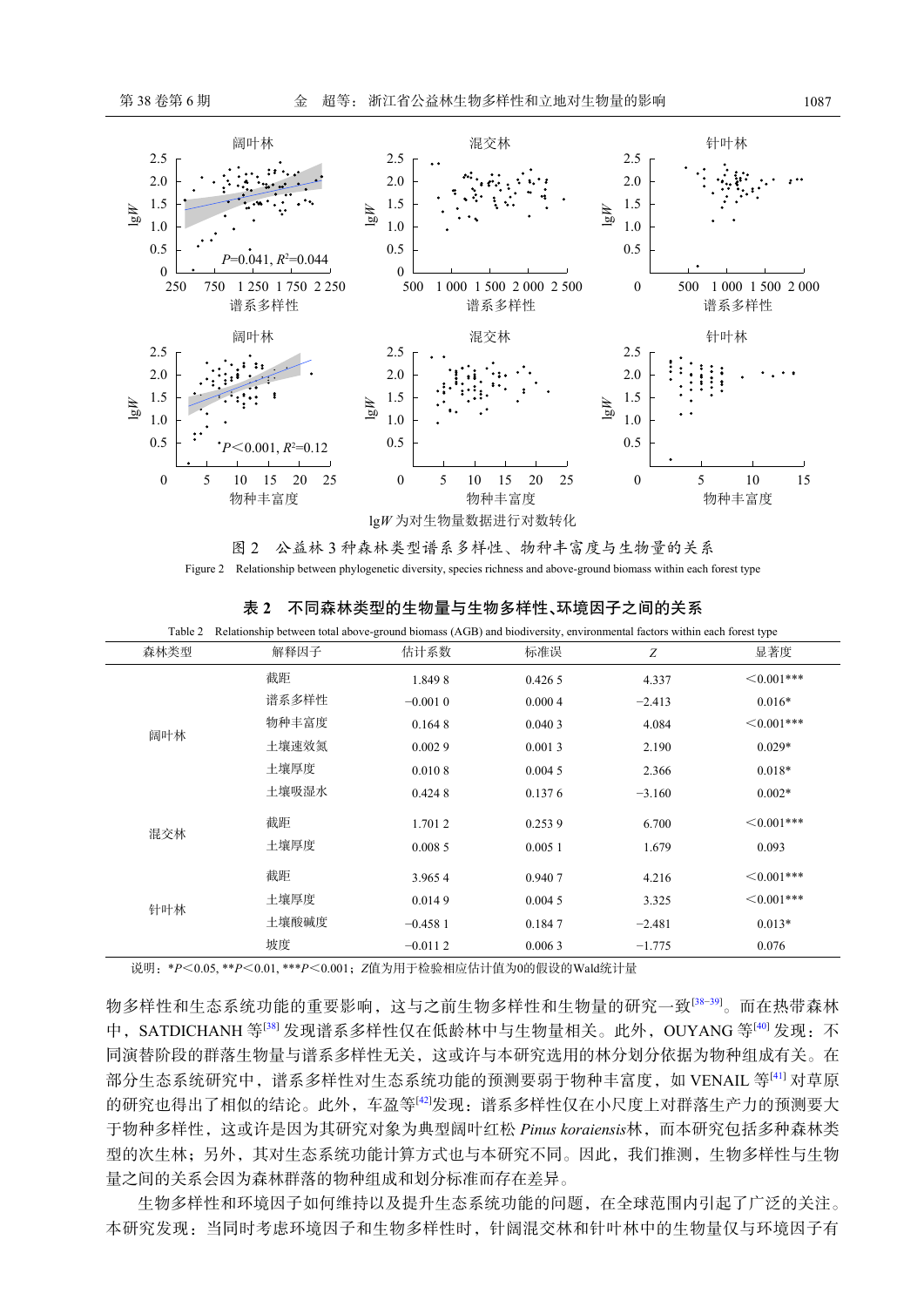关,而在阔叶林中环境因子和生物多样性共同对生物量有显著的影响。该结果与干扰下的大山冲森林公 园研究结果[\[40\]](#page-7-9) 不一致,该研究发现谱系多样性和物种丰富度均与生物量没有显著关系,但是在加入环境 因子的混合模型后,物种丰富度与生物量存在显著相关。这可能是因为本研究所选的森林群落包含各林 龄段的群落 (0~60 a), 随着物种丰富度的增加, 群落中的生物量逐渐增加。意外的是, 在环境因子和生 物多样性的共同作用下,阔叶林中谱系多样性与生物量呈显著负相关,或许由于谱系多样性包含物种间 的亲缘关系信息,谱系多样性上升也往往意味着部分高生物量的先锋树种被后期耐荫树种所代替,导致 生物量降低[[43\]](#page-7-12)。本研究的针叶林以杉木为主要树种,对土壤养分有较大需求,因此土壤较厚时,杉木能 更有效利用土壤资源。然而,生境筛选的重要性随着森林群落的改变而下降。本研究也印证了这点。之 前的研究表明:海拔是影响森林生物量的主要环境因素之一,并且显著影响了物种多样性和物种分 布<sup>[[39\]](#page-7-8)</sup>。考虑到本研究中的样地海拔高度均处于 1000 m 以下, 这或许会影响研究结果。

最近的研究对谱系多样性还是物种丰富度能更好地预测生态系统功能大有争议。有研究表明:物种 丰富度并不是一个很好的预测因子[[38](#page-7-7)]。而在本研究中,物种丰富度和谱系多样性对阔叶林中的生物量有 相似的显著性预测,其中,单独的物种丰富度及考虑其他环境因子均与生物量存在显著的正线性关系。 许多研究都有相似的结论,如吴初平等[[39](#page-7-8)] 和 YUAN 等[[44\]](#page-7-13) 研究表明: 物种丰富度能较好地预测森林生态 系统功能。本研究进一步发现:在阔叶林中,物种丰富度对生物量有较好的预测性。此外,谱系多样性 对生物量的解释力还会因为其他环境因子的作用而不同,因此,需要更加深入的研究来验证进化历史对 生态系统功能的影响。

## 4 结论

对浙江省公益林不同森林类型进行生态系统功能的研究结果表明:物种丰富度、谱系多样性和环境 因子对生物量的影响是显著不同的,这种复杂性或许解释了生物多样性和生物量之间存在多种关系。本 研究揭示非生物因素和生物因素共同影响了公益林在发展过程中的生物量。此外,谱系多样性和物种丰 富度均能解释阔叶林的生物量变化。为了提高浙江省公益林的生物量,建议改善及提升针阔混交林和针 叶林的土壤肥力,而对阔叶林可以进行适当的物种管理,改善物种结构。

## 5 参考文献

- <span id="page-5-0"></span>[1] CHASE J M, BLOWES S A, KNIGHT T M, *et al*. Ecosystem decay exacerbates biodiversity loss with habitat loss [J]. *[Nature](https://doi.org/10.1038/s41586-020-2531-2)*, 2020, **584**: 238 − 243.
- <span id="page-5-1"></span>[2] FAO. *China-Global Forest Resources Assessment* 2015-*Country Report* [EB/OL]. (2015-01-01) [2021-04-11]. [http://www.](http://www.fao.org/documents/card/en/c/a6afe3a7-0fb6-4920-bb18-ae3465c2f0a9/) [fao.org/documents/card/en/c/a6afe3a7-0fb6-4920-bb18-ae3465c2f0a9/.](http://www.fao.org/documents/card/en/c/a6afe3a7-0fb6-4920-bb18-ae3465c2f0a9/)
- <span id="page-5-2"></span>[3] WU Chuping, VELLEND M, YUAN Weiguo, *et al*. Patterns and determinants of plant biodiversity in non-commercial forests of eastern China[J]. *PLoS One*, 2017, **12**(11). doi: <10.1371/journal.pone.0188409>.
- <span id="page-5-3"></span>[4] 沈爱华, 袁位高, 张骏, 等. 浙江省生态公益林物种多样性时空格局研究[J]. [浙江林业科技](https://doi.org/10.3969/j.issn.1001-3776.2014.01.001), 2014, **34**(1): 1 − 6. SHEN Aihua, YUAN Weigao, ZHANG Jun, *et al.* Spatial-temporal patterns of species diversity in ecological forests of Zhejiang  $[J]$ . *[J Zhejiang For Sci Tech](https://doi.org/10.3969/j.issn.1001-3776.2014.01.001)*, 2014, 34(1):  $1 - 6$ .
- <span id="page-5-4"></span>[5] 钱逸凡, 伊力塔, 钭培民, 等. 浙江缙云公益林生物量及固碳释氧效益[J]. [浙江农林大学学报](https://doi.org/10.3969/j.issn.2095-0756.2012.02.016), 2012, **29**(2): 257 − 264. QIAN Yifan, Yilita, DOU Peimin, *et al*. Biomass and carbon fixation with oxygen release benefits in an ecological service forest of Jinyun County, China [J]. *J Zhejiang A*&*F Univ*, 2012, **29**(2): 257 − 264.
- <span id="page-5-5"></span>[6] BROSE U, HILLEBRAND H. Biodiversity and ecosystem functioning in dynamic landscapes[J]. *Philos Trans Royal Soc B Biol Sci*, 2016, **371**(1694). doi: <10.1098/rstb.2015.0267>.
- [7] EVANS E W. Biodiversity, ecosystem functioning, and classical biological control [J]. *[Appl Entomol Zool](https://doi.org/10.1007/s13355-016-0401-z)*, 2016, **51**(2): 173 − 184.
- [8] LOREAU M, NAEEM S, INCHAUSTI P, *et al.* Biodiversity and ecosystem functioning: current knowledge and future challenges [J]. *[Science](https://doi.org/10.1126/science.1064088)*, 2001, **294**(5543): 804 − 808.
- <span id="page-5-6"></span>[9] SUTHERLAND W J, FRECKLETON R P, CHARLES H, *et al*. Identification of 100 fundamental ecological questions [J]. *[J Ecol](https://doi.org/10.1111/1365-2745.12025)*, 2013, **101**(1): 58 − 67.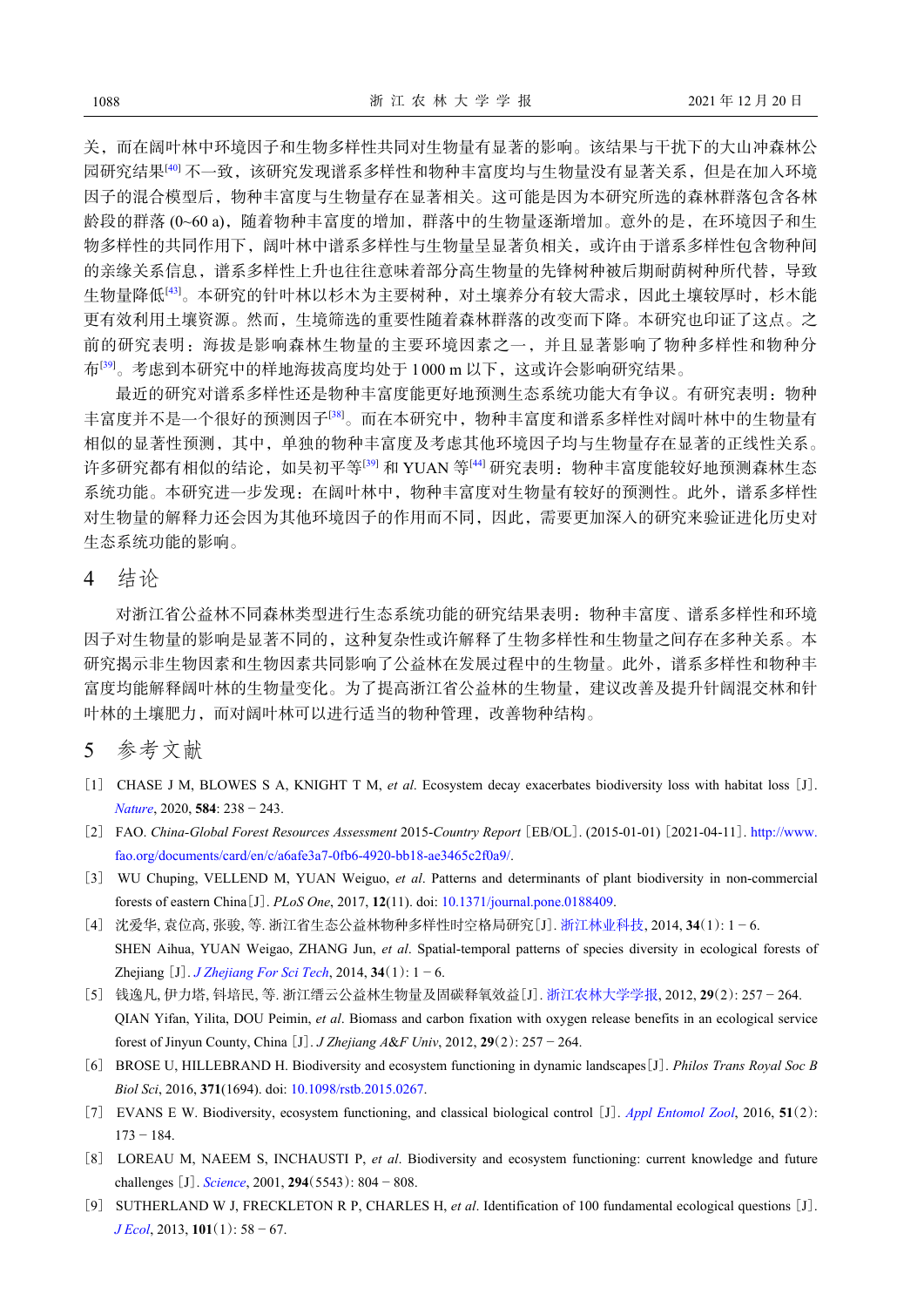- <span id="page-6-0"></span>[10] CAVENDER-BARES J, KOZAK K H, FINE P V A, *et al*. The merging of community ecology and phylogenetic biology [J]. *[Ecol Lett](https://doi.org/10.1111/j.1461-0248.2009.01314.x)*, 2009, **12**(7): 693 − 715.
- <span id="page-6-1"></span>[11] LASKY J R, URIARTE M, BOUKILI V, *et al*. The relationship between tree biodiversity and biomass dynamics changes with tropical forest succession [J]. *[Ecol Lett](https://doi.org/10.1111/ele.12322)*, 2014, **17**(9): 1158 − 1167.
- <span id="page-6-2"></span>[12] CADOTTE M W. Experimental evidence that evolutionarily diverse assemblages result in higher productivity [J]. *[Proc](https://doi.org/10.1073/pnas.1301685110) [Natl Acad Sci](https://doi.org/10.1073/pnas.1301685110)*, 2013, **110**(22): 8996 − 9000.
- <span id="page-6-3"></span>[13] LARUE E A, CHAMBERS S M, EMERY N C. Eco-evolutionary dynamics in restored communities and ecosystems [J]. *[Restoration Ecol](https://doi.org/10.1111/rec.12458)*, 2017, **25**(1): 19 − 26.
- [14] DAVIES T J, URBAN M, RAYFIELD B, *et al.* Deconstructing the relationships between phylogenetic diversity and ecology: a case study on ecosystem functioning [J]. *[Ecology](https://doi.org/10.1002/ecy.1507)*, 2016, **97**(9): 2212 − 2222.
- <span id="page-6-4"></span>[15] SANTOS A M C, CIANCIARUSO M, BARBOSA A M, *et al.* Current climate, but also long-term climate changes and human impacts, determine the geographic distribution of European mammal diversity [J]. *[Global Ecol Biogeogr](https://doi.org/10.1111/geb.13148)*, 2020, **29**(10): 1758 − 1769.
- <span id="page-6-5"></span>[16] 王立竹, 于晓鹏, 管杰然, 等. 浙江缙云县公益林群落植物多样性及生物量动态分析[J]. 生态科学, 2018, **37**(4): 147 − 153. WANG Lizhu, YU Xiaopeng, GUAN Jieran, *et al*. Plant diversity and biomass dynamics of the public-welfare forest in Jinyun County, Zhejiang Province [J]. *Ecol Sci*, 2018, **37**(4): 147 − 153.
- <span id="page-6-6"></span>[17] RUIZ-BENITO P, RATCLIFFE S, ZAVALA M A, *et al*. Climate- and successional-related changes in functional composition of European forests are strongly driven by tree mortality [J]. *[Global Change Biol](https://doi.org/10.1111/gcb.13728)*, 2017, **23**(10): 4162 − 4176.
- <span id="page-6-7"></span>[18] ALI A, YAN Enrong, CHANG S X, *et al*. Community-weighted mean of leaf traits and divergence of wood traits predict aboveground biomass in secondary subtropical forests [J]. *[Sci Total Environ](https://doi.org/10.1016/j.scitotenv.2016.09.022)*, 2017, **574**: 654 − 662.
- <span id="page-6-8"></span>[19] BECKNELL J M, POWERS J S. Stand age and soils as drivers of plant functional traits and aboveground biomass in secondary tropical dry forest [J]. *[Can J For Res](https://doi.org/10.1139/cjfr-2013-0331)*, 2014, **44**(6): 604 − 613.
- [20] PEÑA-CLAROS M, POORTER L, ALARCON A, *et al*. Soil effects on forest structure and diversity in a moist and a dry tropical forest [J]. *[Biotropica](https://doi.org/10.1111/j.1744-7429.2011.00813.x)*, 2012, **44**(3): 276 − 283.
- <span id="page-6-9"></span>[21] van der SANDE M, PEÑA-CLAROS M, ASCARRUNZ N L, *et al*. Abiotic and biotic drivers of biomass change in a Neotropical forest [J]. *[J Ecol](https://doi.org/10.1111/1365-2745.12756)*, 2017, **105**(5): 1223 − 1234.
- <span id="page-6-10"></span>[22] COOMES D A, KUNSTLER G, CANHAM C D, *et al*. A greater range of shade-tolerance niches in nutrient-rich forests: an explanation for positive richness-productivity relationships? [J]. *[J Ecol](https://doi.org/10.1111/j.1365-2745.2009.01507.x)*, 2009, **97**(4): 705 − 717.
- <span id="page-6-11"></span>[23] 闫东锋, 郭丹丹, 吴桂藏, 等. 栎类天然次生林不同组分及土壤碳氮分布对森林抚育的响应[J]. [浙江农林大学学报](https://doi.org/10.11833/j.issn.2095-0756.2017.02.003), 2017, **34**(2): 215 − 224. YAN Dongfeng, GUO Dandan, WU Guizang, *et al*. Carbon and nitrogen distribution with forest tending in a natural

secondary oak forest [J]. *J Zhejiang A*&*F Univ*, 2017, **34**(2): 215 − 224.

- <span id="page-6-12"></span>[24] 王涛, 万晓华, 程蕾, 等. 杉木采伐迹地营造阔叶树种对土壤微生物生态化学计量特征的影响[J]. 应用生态学报, 2020, **31**(11): 3851 − 3858. WANG Tao, WANG Xiaohua, CHENG Lei, *et al*. Effects of broadleavedtree species on soil microbial stoichiometry in clear-cut patches of *Cunninghamia lanceolata* plantation [J]. *Chin J Appl Ecol*, 2020, **31**(11): 3851 − 3858.
- <span id="page-6-13"></span>[25] KHALIL M, GIBSON D J, BAER S G. Phylogenetic diversity reveals hidden patterns related to population source and species pools during restoration [J]. *[J Appl Ecol](https://doi.org/10.1111/1365-2664.12743)*, 2017, **54**(1): 91 − 101.
- <span id="page-6-14"></span>[26] 袁位高. 浙江省生态公益林主要群落结构的比较研究[D]. 北京: 中国林业科学研究院, 2009. YUAN Weigao. *Comparative Studies on Structure of Main Forest Type of Ecological Service Forest in Zhejiang Province*[D]. Beijing: Chinese Academy of Forestry*,* 2009.
- <span id="page-6-15"></span>[27] 鲁如坤. 土壤农业化学分析方法[M]. 北京: 中国农业科技出版社, 2000.
- <span id="page-6-16"></span>[28] The Angiosperm Phylogeny Group. An [update of the](https://doi.org/10.1111/j.1095-8339.2009.00996.x) Angiosperm Phylogeny Group classification for the orders and families of flowering plants: APG Ⅲ [J]. *[Bot J Linn Soc](https://doi.org/10.1111/j.1095-8339.2009.00996.x)*, 2009, **161**(2): 105 − 121.
- <span id="page-6-17"></span>[29] ZA[NNE A E](https://doi.org/10.1038/nature12872), TANK D C, CORNWELL W K, *et al*. Three keys to the radiation of angiosperms into freezing environments [J]. *[Nature](https://doi.org/10.1038/nature12872)*, 2014, **506**(7486): 89 − 92.